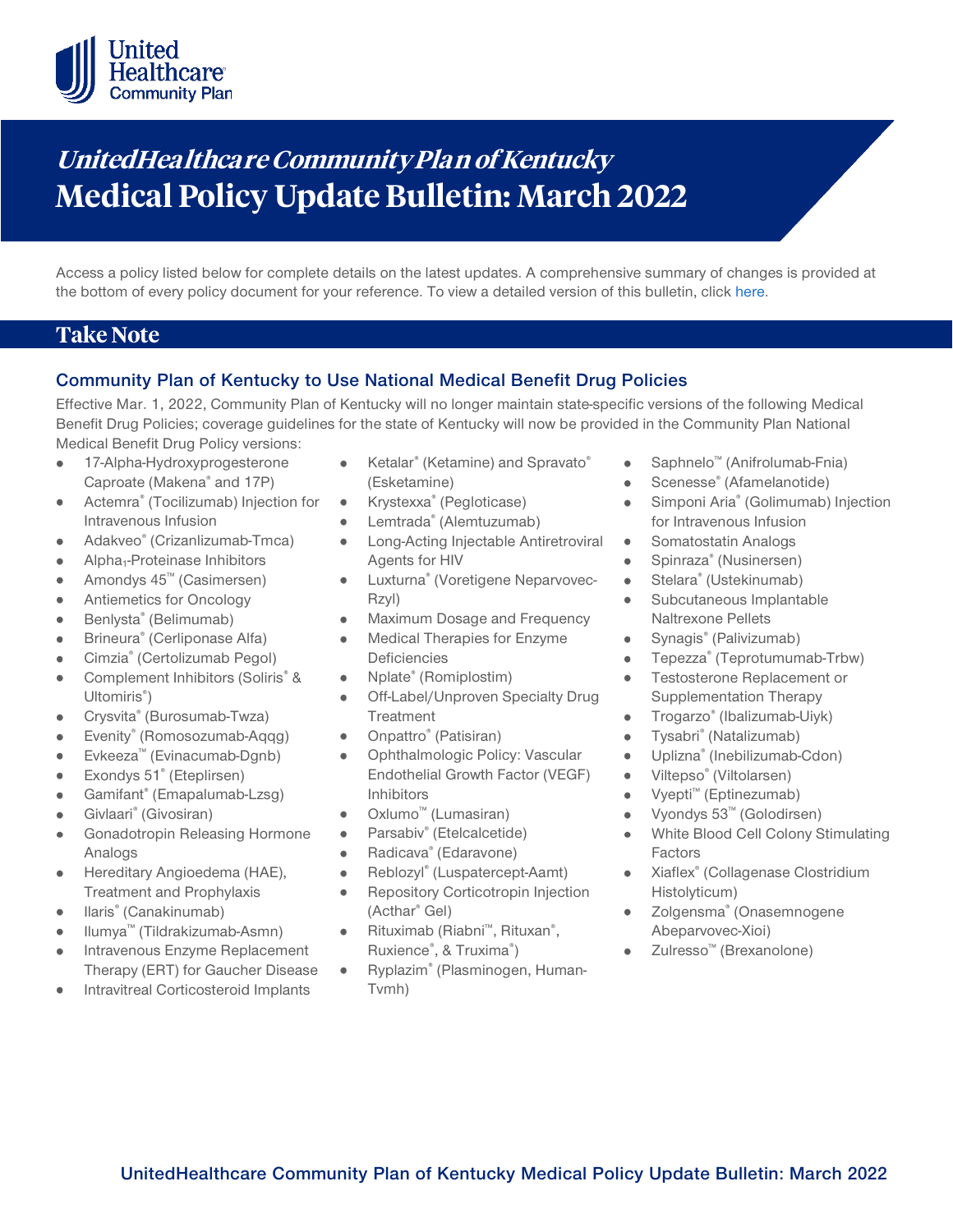# **Medical Policy Updates**

| <b>Policy Title</b>                                                                                        | <b>Status</b> | <b>Effective Date</b> |
|------------------------------------------------------------------------------------------------------------|---------------|-----------------------|
| Articular Cartilage Defect Repairs (for Kentucky Only)                                                     | Revised       | Apr. 1, 2022          |
| Electrical and Ultrasound Bone Growth Stimulators (for Kentucky Only)                                      | Revised       | Apr. 1, 2022          |
| Electrical Stimulation for the Treatment of Pain and Muscle Rehabilitation (for<br>Kentucky Only)          | Revised       | Apr. 1, 2022          |
| Functional Endoscopic Sinus Surgery (FESS) (for Kentucky Only)                                             | Revised       | Apr. 1, 2022          |
| Implanted Electrical Stimulator for Spinal Cord (for Kentucky Only)                                        | Revised       | Apr. 1, 2022          |
| Molecular Oncology Testing for Cancer Diagnosis, Prognosis, and Treatment<br>Decisions (for Kentucky Only) | Revised       | Apr. 1, 2022          |
| Surgery of the Elbow (for Kentucky Only)                                                                   | Revised       | Apr. 1, 2022          |
| Surgery of the Hip (for Kentucky Only)                                                                     | Revised       | Apr. 1, 2022          |
| Surgery of the Knee (for Kentucky Only)                                                                    | Revised       | Apr. 1, 2022          |
| Surgery of the Shoulder (for Kentucky Only)                                                                | Revised       | Apr. 1, 2022          |
| Temporomandibular Joint Disorders (for Kentucky Only)                                                      | Revised       | Apr. 1, 2022          |
| Video Electroencephalographic (vEEG) Monitoring and Recording (for Kentucky<br>Only)                       | Revised       | Apr. 1, 2022          |
| Whole Exome and Whole Genome Sequencing (for Kentucky Only)                                                | Revised       | Apr. 1, 2022          |

## **Medical Benefit Drug Policy Updates**

| <b>Policy Title</b>                                                    | <b>Status</b> | <b>Effective Date</b> |
|------------------------------------------------------------------------|---------------|-----------------------|
| Benlysta® (Belimumab)                                                  | Revised       | Apr. 1, 2022          |
| Complement Inhibitors (Soliris <sup>®</sup> & Ultomiris <sup>®</sup> ) | Revised       | Apr. 1, 2022          |
| Injectable Atypical Antipsychotic Agents (for Kentucky Only)           | Revised       | Apr. 1, 2022          |
| Intravenous Anti-Infective Agents (for Kentucky Only)                  | Revised       | Apr. 1, 2022          |
| Leqvio <sup>®</sup> (Inclisiran)                                       | <b>New</b>    | Apr. 1, 2022          |
| Ryplazim® (Plasminogen, Human-Tvmh)                                    | Revised       | Apr. 1, 2022          |
| Saphnelo <sup>™</sup> (Anifrolumab-Fnia)                               | Revised       | Apr. 1, 2022          |
| Tezspire <sup>™</sup> (Tezepelumab)                                    | <b>New</b>    | Apr. 1, 2022          |
| Vyvgart <sup>™</sup> (Efgartigimod Alfa-Fcab)                          | <b>New</b>    | Apr. 1, 2022          |

## **Coverage Determination Guideline Updates**

| <b>Policy Title</b>                                                                   | <b>Status</b> | <b>Effective Date</b> |
|---------------------------------------------------------------------------------------|---------------|-----------------------|
| Emergency Health Care Services and Urgent Care Center Services (for Kentucky<br>Only) | Retired       | Mar. 1, 2022          |
| Panniculectomy and Body Contouring Procedures (for Kentucky Only)                     | Revised       | Apr. 1, 2022          |

## **Utilization Review Guideline Updates**

| <b>Policy Title</b>                                                       | <b>Status</b> | <b>Effective Date</b> |
|---------------------------------------------------------------------------|---------------|-----------------------|
| Chemotherapy Observation or Inpatient Hospitalization (for Kentucky Only) | Updated       | Mar. 1, 2022          |
| Drug Testing (for Kentucky Only)                                          | Retired       | Mar. 1, 2022          |
| Pediatric Outpatient Intensive Feeding Programs (for Kentucky Only)       | Retired       | Mar. 1, 2022          |

## **UnitedHealthcare Community Plan of Kentucky Medical Policy Update Bulletin: March 2022**